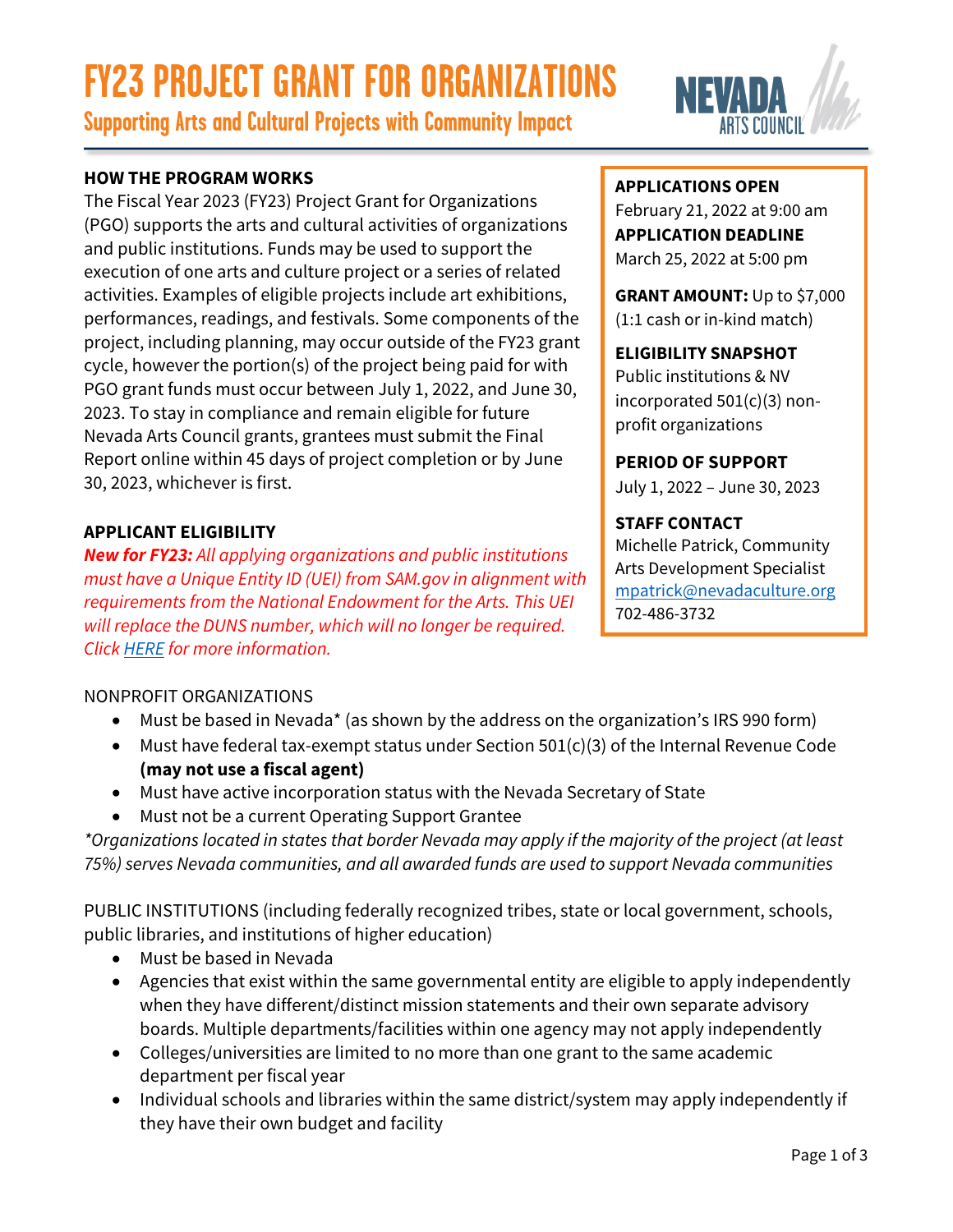

Project Grant for Organizations grantees may also receive the Arts Learning Express Grant in the

**GRANT AMOUNT:** Up to \$7,000 (1:1 cash and/or in-kind match required)

Grant funds will be disbursed as an advance payment upon receipt of the signed terms and conditions. **Documentation of the use of grant funds must be provided in the Final Report and must match the proposed expenses.** Funds must be used for relevant project expenses including but not limited to artist fees, contractor fees, materials, marketing, facility costs, and production expenses. In addition to the General Funding Restrictions in the current **GRANT POLICIES**, PGO funds may **NOT** be used for:

same fiscal year but may not receive any other Nevada Arts Council grants during that fiscal year.

- Classes, workshops, and other arts learning activities (applications for classes/workshops must be submitted to the Arts Learning Project Grant)
- General operating support (including staff salaries)
- Purchase of permanent equipment

# **REVIEW PROCESS/CRITERIA**

A review panel will adjudicate eligible applications using the criteria below and make funding recommendations to the Nevada Arts Council Board. Grant awards may vary from requested amounts based on panel scores and available funding. For more information, please see the Grant Review Process in the current [GRANT POLICIES.](https://www.nvartscouncil.org/wp-content/uploads/FY23-NAC-GRANT-POLICIES-FINAL.pdf)

# **A. Project Planning and Management (30 points)**

- Project is well planned with a realistic timeline
- Demonstrates clear and achievable goals, objectives, and outcomes
- Describes effective methods to evaluate project success, impact, and outcomes
- Involves qualified personnel to plan and manage project
- Budget reflects realistic costs and appropriate financial resources to support the project

# **B. Community Impact/Artistic Merit (40 points)**

- Clearly defines and demonstrates an understanding of the community that the project will serve
- Demonstrates effective methods to reach the defined community
- Demonstrates broad or significant impact for the defined community
- Project aligns with and supports the organization's mission and goals
- Demonstrates an authentic and collaborative commitment to [inclusion, diversity, equity,](https://www.nvartscouncil.org/programs/community-arts-development/ideas/)  [and accessibility](https://www.nvartscouncil.org/programs/community-arts-development/ideas/)

# **C. Artistic Excellence (30 points)**

- Utilizes an effective process to select artists, arts professionals, groups, and/or other elements of artistic production or presentation
- Involves qualified artists, arts professionals, and/or groups